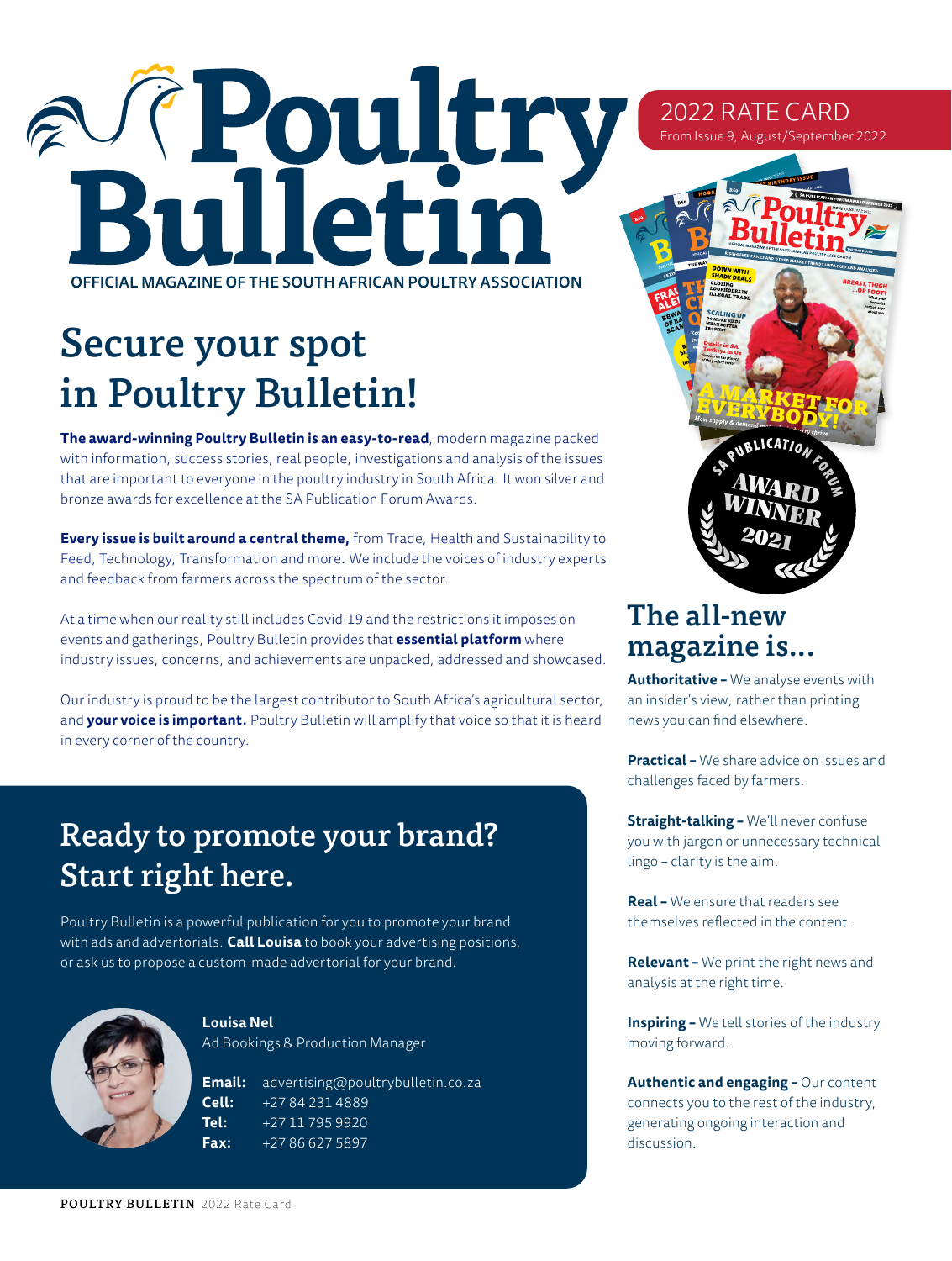## Ad rates



| <b>POSITION</b>           | <b>STD RATE (ZAR)</b> | <b>LESS DISCOUNT*</b>    | <b>DISCOUNTED RATE</b> |
|---------------------------|-----------------------|--------------------------|------------------------|
| <b>Inside front cover</b> | 19478                 | 974                      | 18504                  |
| Inside back cover         | 19478                 | 974                      | 18504                  |
| <b>Outside back cover</b> | 22 2 6 0              | 1 1 1 3                  | 21 147                 |
| <b>Full page</b>          | 16 6 95               | 835                      | 15860                  |
| <b>Half page</b>          | 11 130                | 557                      | 10574                  |
| Double page spread        | 27825                 | 1391                     | 26434                  |
| <b>Classifieds</b>        | 530                   | $\overline{\phantom{0}}$ |                        |
| Two-page advertorial      | 38955                 | 1948                     | 37007                  |
| Four-page advertorial     | 77910                 | 3896                     | 74 015                 |

## Added value

- **• A 5% multi-placement discount\*** is automatically added when you make a booking for more than one advert or advertorial package.
- **• All full page and double-page ads, including special positions and advertorials include one FREE Facebook post and one FREE Twitter post,** which will be published on SAPA's official social media channels.
- **The rate you see (ex VAT) is the rate you'll pay!** There are no hidden commissions or booking fees.

*Most bookings include two FREE social media posts to boost your brand exposure.*

## Value comparison

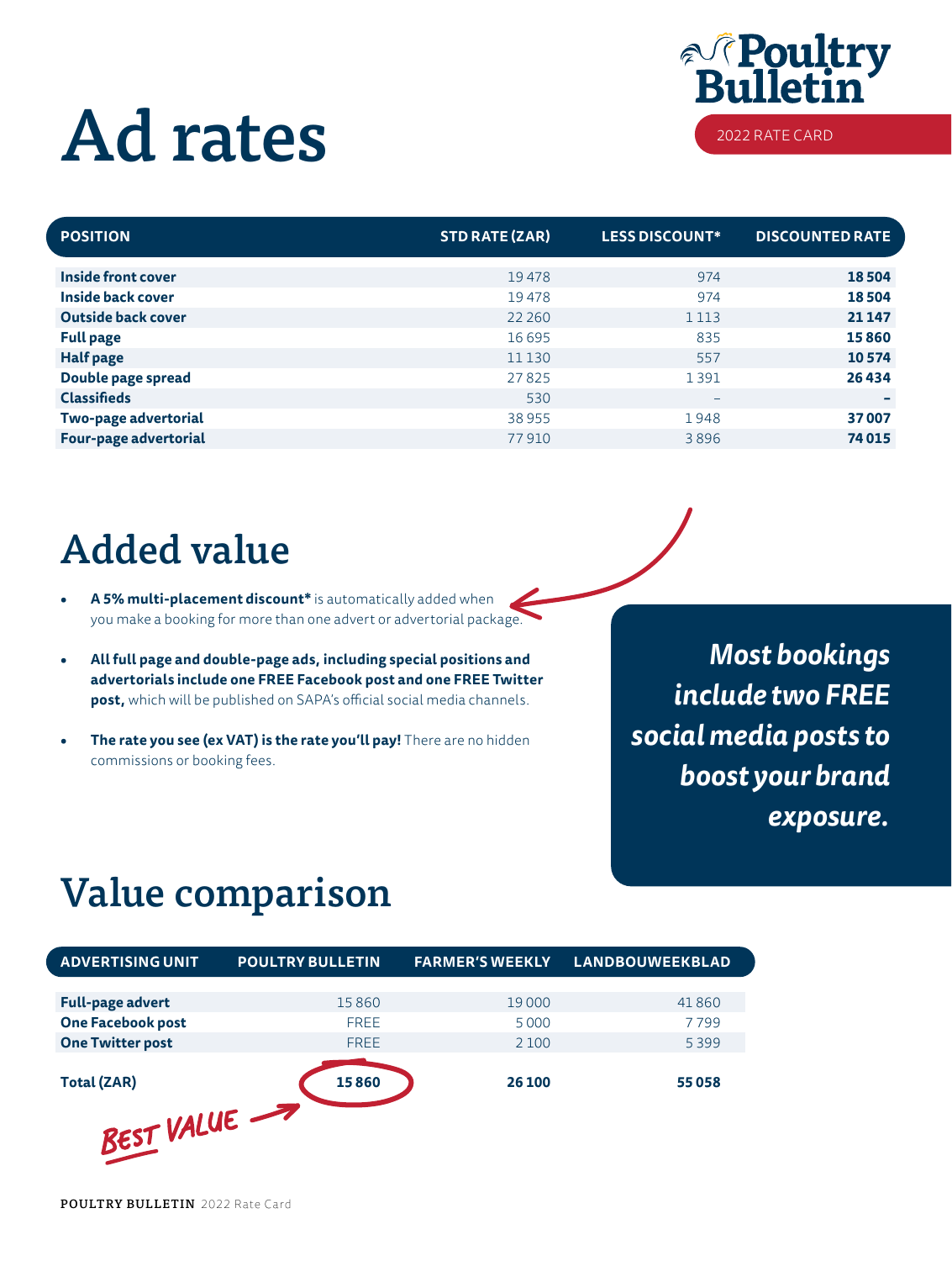## Our audience About the magazine

We distribute **between 2 000 and 3 000 copies** to individual readers across South Africa and internationally, and of course, we distribute copies to:

- **Decisionmakers** at SA's largest **integrated poultry producers.**
- **Hundreds of independent poultry farmers** across the country.
- **New generation farmers** with growing flocks spanning South Africa and Africa.
- **Agricultural suppliers** across the value chain, from feed and grain to animal healthcare and specialist equipment suppliers.
- **Meat and food processing companies.**
- **Food distributors, retailers and caterers.**
- **Agricultural universities and colleges** across the continent.
- **International trade bodies, government and policymakers.**
- **All allied members** of the South African Poultry Association.





*Poultry Bulletin gives readers an insider's view, with analysis, real advice and essential insights.*

> **Melinda Shaw** Editor of Poultry Bulletin

#### Production schedule

| <b>VOLUME 2</b>                   | <b>ISSUE 7</b> | <b>ISSUE 8</b> | <b>ISSUE 9</b> | <b>ISSUE 10</b> | <b>ISSUE11</b> |
|-----------------------------------|----------------|----------------|----------------|-----------------|----------------|
| deadline                          | apr/may        | jun/jul        | aug/sep        | oct/nov         | dec/jan        |
| <b>Advertorial booking cutoff</b> | 28 Feb         | 28 Apr         | 30 Jun         | 30 Aug          | 28 Oct         |
| <b>Advertising booking cutoff</b> | 7 Mar          | 6 May          | 7 Jul          | 7 Sep           | 7 Nov          |
| <b>Advertising material due</b>   | 15 Mar         | 13 May         | $15$ Jul       | 15 Sep          | 14 Nov         |
| <b>Print &amp; distribution</b>   | 1 Apr          | $1$ Jun        | 3 Aug          | 3 Oct           | 1 Dec          |

*We reach the entire value chain, from small co-ops & contract growers, to massive integrated producers.*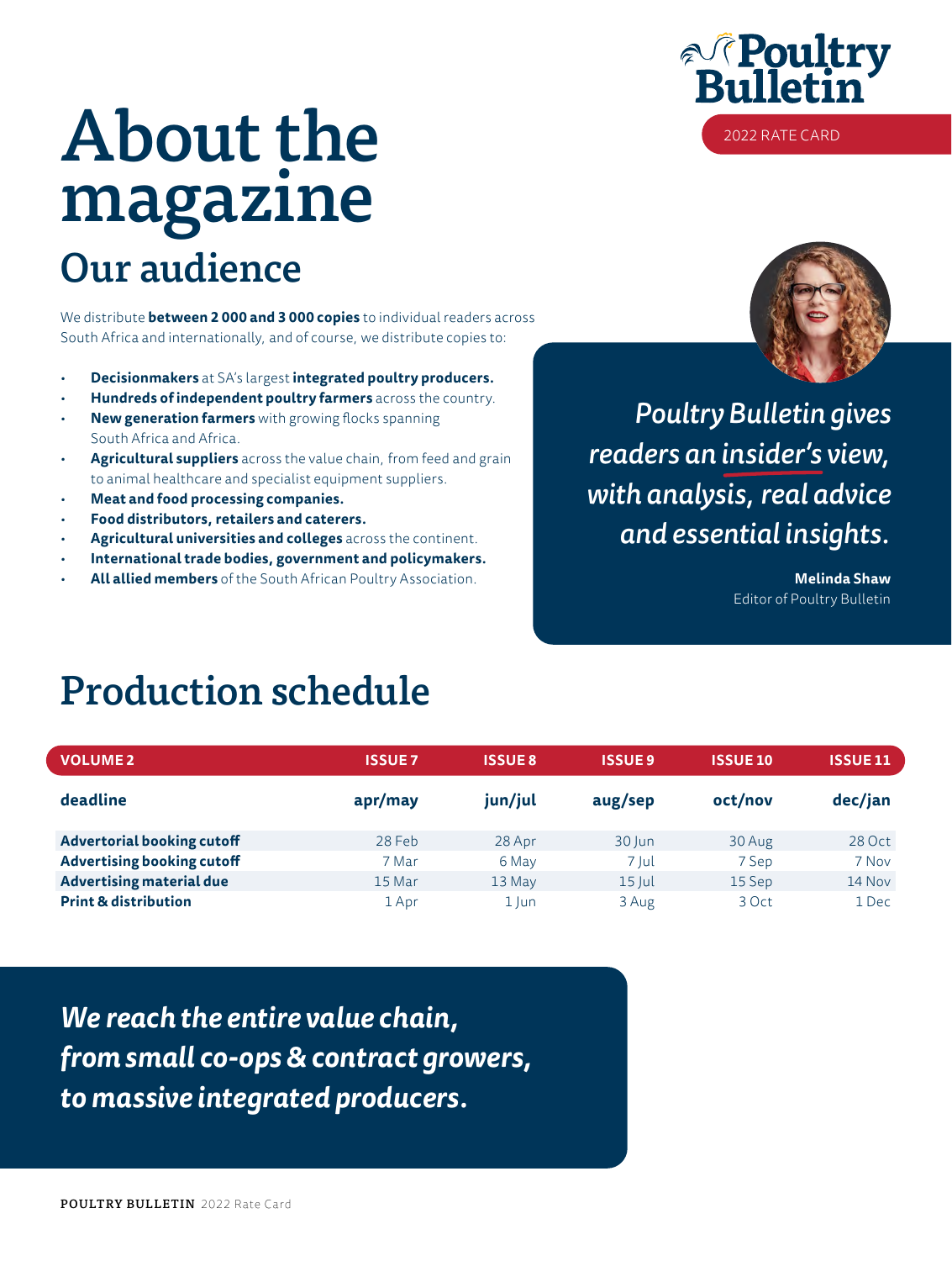

## Technical details

## Page sizes



| TRIM SIZES (mm)  | <b>WIDTH</b> | <b>HEIGHT</b> | DOUBLE PAGE SPREAD (mm) |
|------------------|--------------|---------------|-------------------------|
| $\Box$ Bleed     | 210          | 275           | $\Box$ Bleed            |
| $\Box$ Trim      | 200          | 265           | $\sqcap$ Trim           |
| $\Box$ Type area | 180          | 249           | $\Box$ Type area        |



### **Delivery**

Please send all artwork (before the material deadline) to **advertising@poultrybulletin.co.za**

We recommend using a file transfer service, such as Wetransfer or Dropbox when sending large files. Our team is here to help, so don't hesitate to contact us if you run into problems.

We will confirm receipt of all ad material. If you don't receive a confirmation within one working day of having sent yours, please contact us urgently.

| <b>WIDTH</b> | <b>HEIGHT</b> | DOUBLE PAGE SPREAD (mm) | <b>WIDTH</b> | <b>HEIGHT</b> |
|--------------|---------------|-------------------------|--------------|---------------|
|              |               |                         |              |               |
| 210          | 275           | $\Box$ Bleed            | 410          | 275           |
| 200          | 265           | $\Box$ Trim             | 400          | 265           |
| 180          | 249           | $\mathbb{C}$ Type area  | 380          | 249           |

Pease note the centre gutter, where the pages fold, and keep important items at least 10mm from either side of the centre to avoid being lost in the fold.

### Ad material

Prepare your artwork at the following trim sizes, and please remember to add 5mm bleed on all edges.

| TRIM SIZES (mm)        | <b>WIDTH</b> | <b>HEIGHT</b> |  |
|------------------------|--------------|---------------|--|
|                        |              |               |  |
| Double page            | 400          | 265           |  |
| <b>Full page</b>       | 200          | 265           |  |
| Half page (vertical)   | 100          | 265           |  |
| Half page (horizontal) | 200          | 132           |  |

#### **Please ensure that:**

- All advertising material is configured to the trim specified, and that bleed is added during setup (not after setup).
- Artwork must be saved as CMYK.
- All PDFs are required to be in pdf/x-1a format.
- Keep logos, text or other important graphics at least 10mm from edges

We cannot be held responsible for material supplied by any advertiser which is not in accordance with our specifications.